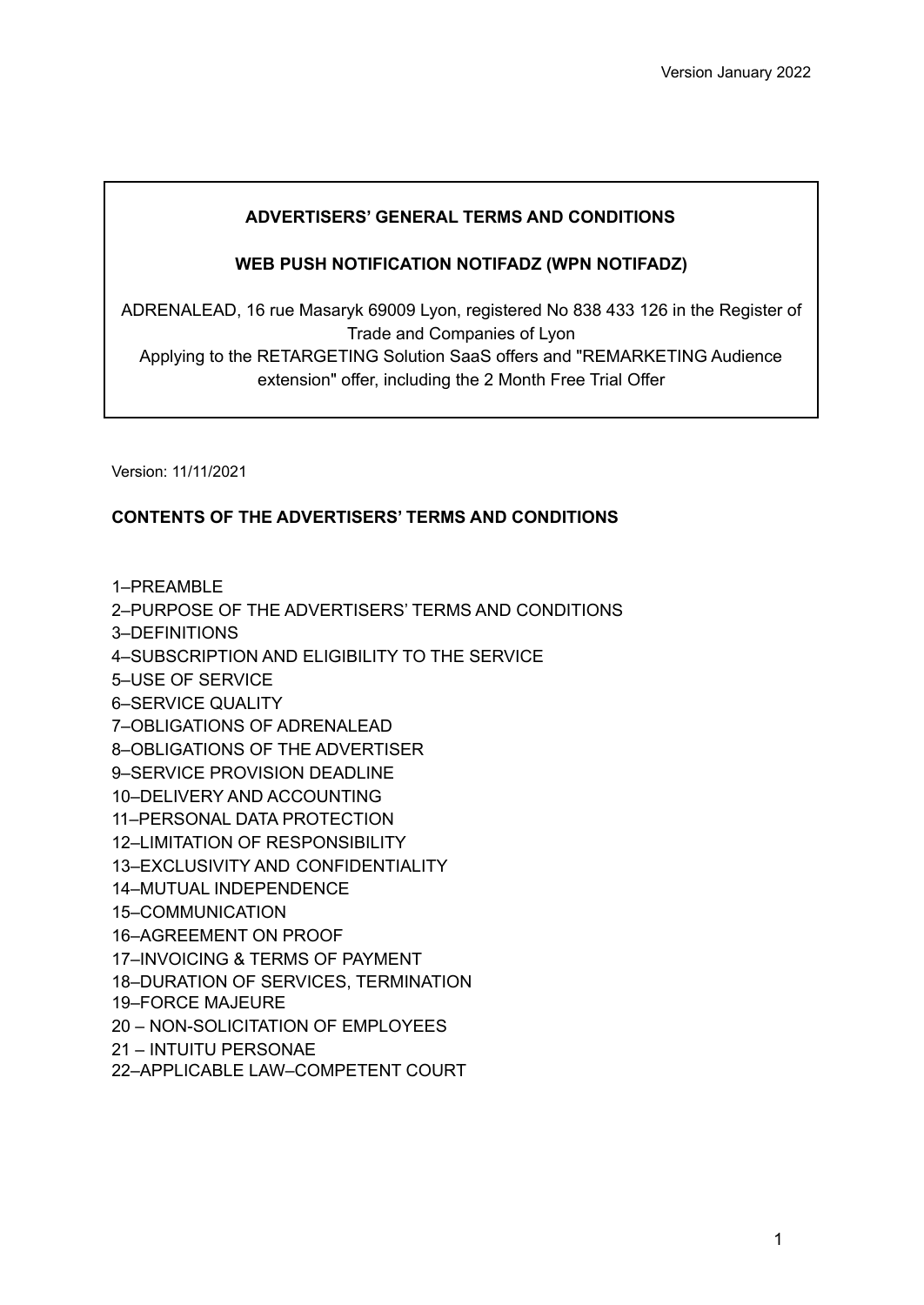## **1–PREAMBLE**

The company ADRENALEAD publishes, hosts and provides clients with a marketing advertisement platform called "Notifadz Delivery Platform" (NDP). Designed and developed by ADRENALEAD to provide clients with a Web Push Notification-based solution to manage and broadcast advertisement campaigns, this platform is available online, and accessible via the link www.notifadz.com.

## **2–PURPOSE OF THE ADVERTISERS' TERMS AND CONDITIONS**

These General Conditions of Sale are legally valid as a contract. This document aims to govern the Advertiser's subscription to adverts marketing services via Notifadz Delivery Platform (NDP) and its Web Push Notification-based advertising network published, hosted and provided BY ADRENALEAD.

This Web Push Notification-based advertising network helps the Advertiser to promote their services, their products and their brand, to achieve various objectives: branding, visibility, authorisations, website traffic increase and sales.

These General Conditions of Sale are applicable, without any distinction, to all ADRENALEAD businesses and service price grids. The Conditions of Sale shall prevail over any other document, in any event of a contradiction of clauses.

#### **3–DEFINITIONS**

For the purpose of these General Conditions of Sale, the following expressions will be understood as defined below.

The Advertiser: Refers to any organisation or company selling goods or digital services and willing to communicate or advertise such goods or services via ADRENALEAD's Web Push Notifications-based advertising network.

The Publisher Refers to all organisations or company willing to make financial profits from the actions of web users having previously agreed to receive Web Push Notifications. The Publisher is also referred to as the "The Affiliate".

Web Push Notifications (WPN) : These refer to information notifications displayed directly on the subscriber's device through a Terminal Operating System for users' devices. WPN are sent by Operating Systems as Apple and Android. They enable to communicate information or advertisements, in the form of notifications, to users having expressly agreed to receive such notifications by acceptance through a web browser. In their capacity as Web Push Notification subscribers, web users have total control over notifications sent to them, upon subscription to the service and thereafter, as their devices are equipped with notification management settings.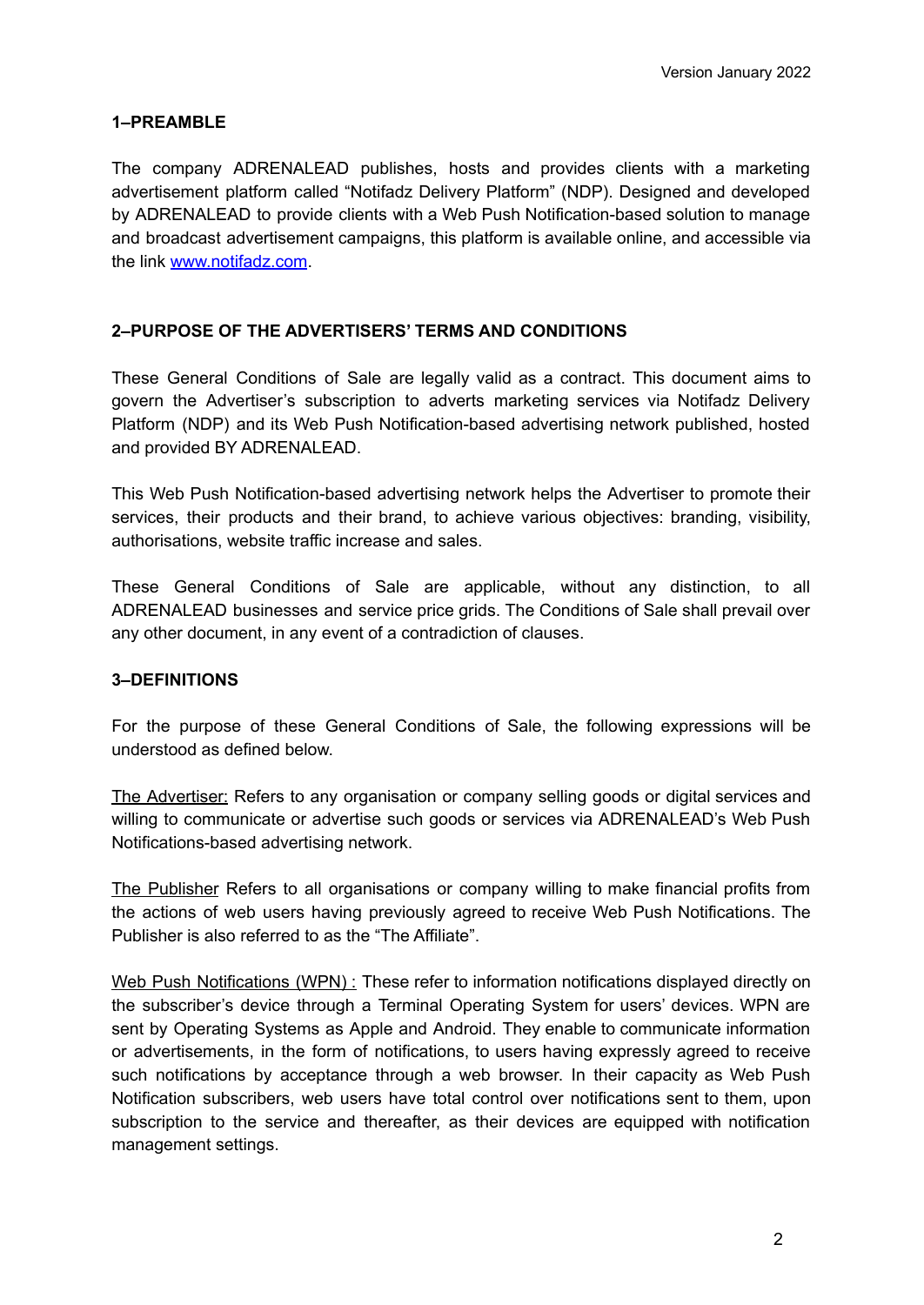as well as subsequently with regard to the notification management functionalities fitted to its devices.

Web Push Notification Subscribed User: refers to any web user having agreed to receive information in the form of Web Push Notifications, via a technical request generated by Notifadz on the Advertiser website (also called Opt-in). These users constitute the advertiser's database, this database is the property of the Advertiser.

Notifadz Delivery Platform (NDP): This refers to a Saas remote-access digital software, developed by ADRENALEAD for sending Web Push Notifications and managing the database of subscribers to this service. The NDP platform enables Advertisers/Editors/Advertising Networks to design, record and broadcast advertising campaigns. Amongst others, the platform enables to track the number of displays, clicks and leads generated on behalf of the Advertiser.

Web Push Notifications Advertising Network This refers to all Web Users who consented to receive information or advertisement messages from an Advertiser, Notifadz or its partners, in the form of notifications. Such consent is obtained by means of digital approval (opt-in). This is done by clicking the approval button of a consent-request window displayed on the Advertiser or the Publisher's website.

Affiliate This refers to a Publisher's affiliate website through which a Web User accepted to receive Web Push Notifications.

Advertisement Order / Insertion Order (IO): This refers to the Purchase Order for advertisement services issued by the Advertiser.

**ACV: Annual Contract Value** 

CTA: Refers to a commonly used abbreviation for "Call To Action".

It is a written content provided to a web user receiving marketing or advertisement messages and inviting them to take the action expected by the Advertiser. In due logic, the content of a CTA generally features an action verb.

Retargeting Advertisement Campaign This corresponds to an advertisement practice at the intention of a website user, although such user did not make any purchase or transformation, depending on the intended objective. Most common retargeting advertising campaigns are those implemented by e-commerce businesses. In this type of campaign, a user who consulted one or several product description sheets without buying any such products is thus exposed, in subsequent browsing experiences, to advertisement contents featuring the products consulted. Retargeting campaigns can further be used to communicate a broader message to visitors who did not go as far as: consulting any product description sheet or abandoning a purchase basket. Furthermore, these campaigns can be used to incite buyers to additional purchases. As stipulated in the conditions of use of the "NDP" platform, Retargeting campaigns enable Advertisers to broadcast an information or marketing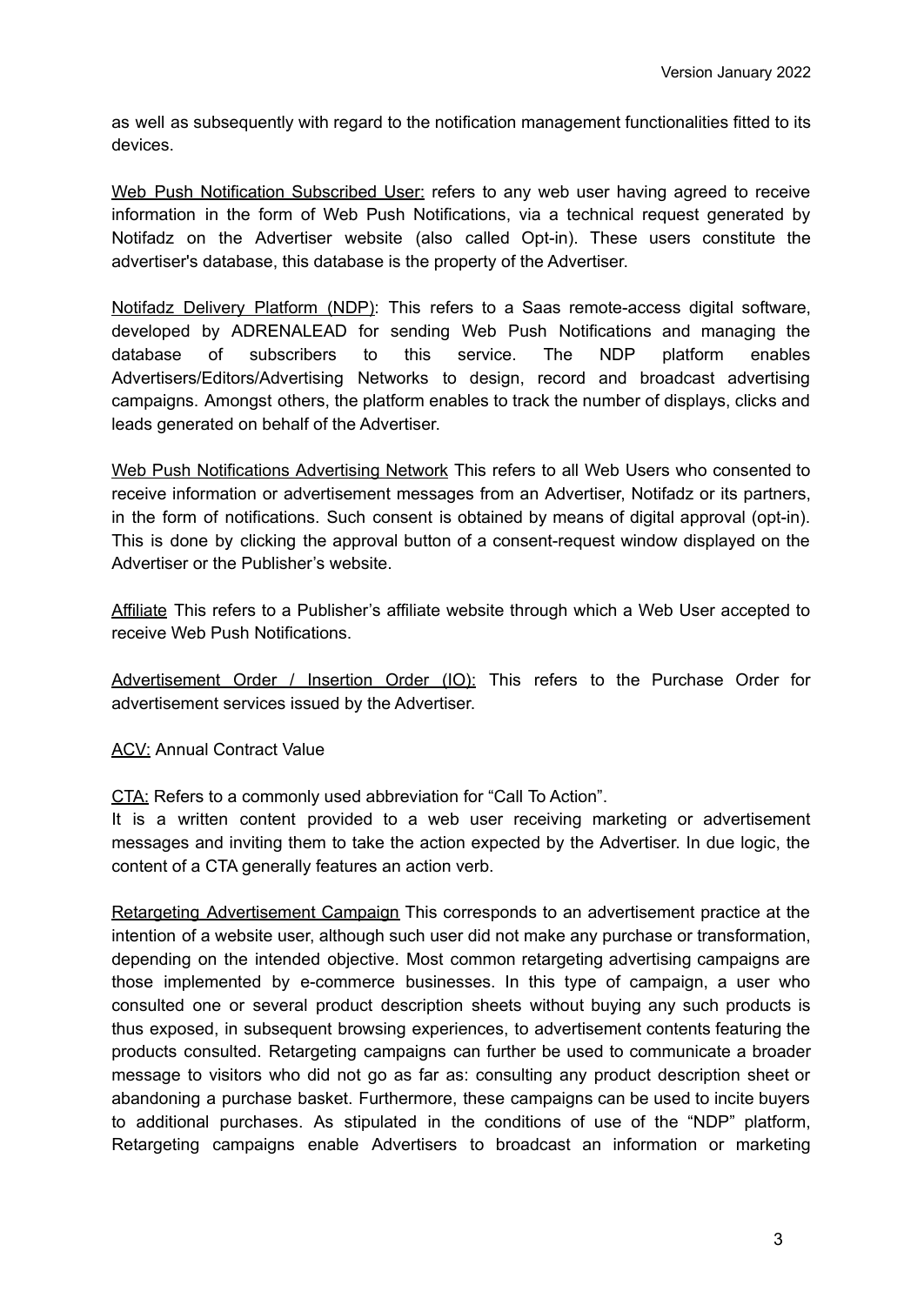campaign for their services, via Notifadz, to all or part of the Web Push Notifications subscribers who connected on their domain.

It corresponds to our RETARGETING Solution SaaS Offer

Remarketing Advertisement Campaign This corresponds to an advertisement practice at the intention of a website's user, although such user did not make any purchase or transformation, depending on the intended objective. As stipulated in the conditions of use of the "NDP" platform, remarketing campaigns allow Notifadz to create automated information or advertisement campaigns of an Advertiser's services, at the intention of all visitors on their websites who have not subscribed to the Web Push Notification on the Advertiser's domain but are part of Notifadz subscribed users. It corresponds to our "REMARKETING Audience extension" offer

# **4–SUBSCRIPTION TO THE SERVICE AND ACCEPTANCE OF THE ADVERTISERS' GENERAL TERMS AND CONDITIONS**

Should the Advertiser or their representative create an account on www.notifadz.com on behalf of their company, such creation shall be construed as full and unreserved understanding and acceptance of these ADVERTISERS' GENERAL TERMS AND CONDITIONS, as well as ADRENALEAD's business terms and price grids in force.

The Advertiser declares that they have legal capacity to engage in a contract.

# **5–USE OF SERVICE**

The use of the service is based on the provision of a Saas (Software As A Service) solution accessible via the NDP platform which allows to collect and to send Web Push Notifications through an Internet connection Network. ADRENALEAD will host, maintain and ensure the platform's proper functioning and security.

Adrenalead is the exclusive owner of the SaaS Web Push Notification software "Notifadz" available through the NDP Platform and owns all the related rights, and in particular license and concession. As such, Adrenalead grants the Advertiser the right to use its Notifadz program for the duration of the contract.

The Advertiser must use this service in accordance with its purpose and needs, and in compliance with the conditions of use. Specifically, the Service's operating license is granted for the sole and limited purpose of allowing the Advertiser to use the Solution.

Regardless of the circumstances, the Advertiser may not put the Service at the disposal of a third party, and undertakes not to use the Solution for any other purpose, which includes, without limitation, components and soft skills provided, analysis, unpacking, modification, adaptation, copy, reproduction. The Advertiser undertakes not to communicate the login credentials provided to them for purposes of accessing the Service to any third party.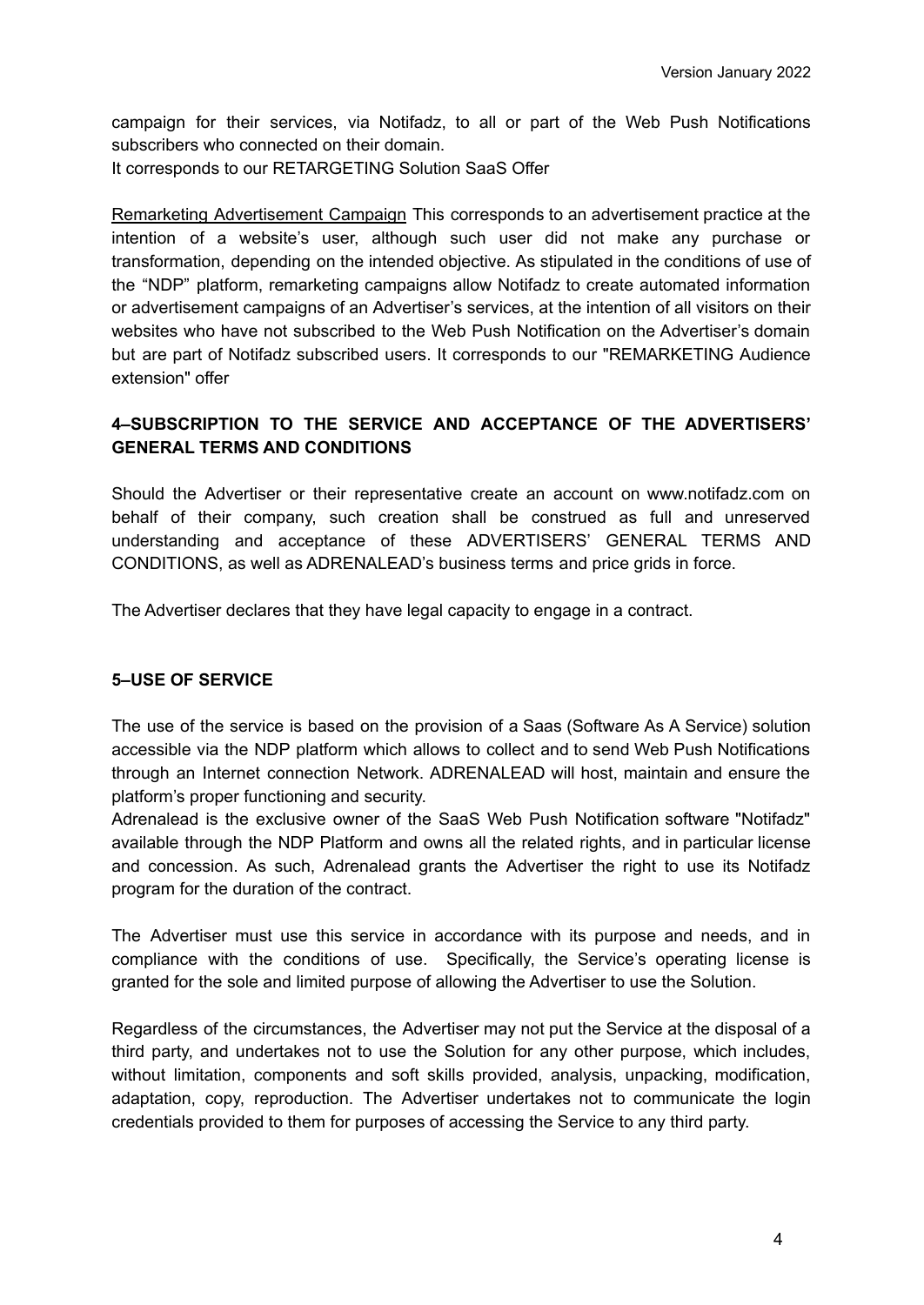The NDP platform enables the Advertiser to broadcast its advertisement campaigns via Web Push Notifications. Use of the service is billed according to the terms defined in the Quote.

# **1.RETARGETING SaaS Solution Offer**

In this context, the Advertiser uses Notifadz as a platform for creating, managing and distributing self-service advertising campaigns. The Advertiser creates for this purpose a user account within the Notifadz platform, which gives him access to the SaaS platform for collecting subscribed users and the possibility of sending Web Push Notifications to the Advertiser's own subscribers.

In this context, the Advertiser builds up a base of subscribed users who have agreed (opt-in) to be contacted by Web Push Notifications. These campaigns are named "Web Push Notifications retargeting campaigns".

## **2.REMARKETING Audience extension offer**

As part of this offer, the Advertiser has the possibility to activate advertising campaigns aimed at promoting its offers to visitors to its site who are not present in its user base subscribed to Web Push Notifications; but which are present in the subscribers to the web push network Notifadz. The content of these notifications may be the same or different from those of retargeting campaigns.

# **6–SERVICE QUALITY**

The service is available at all moments (except during maintenance); that is 24/7, including Sundays and public holidays. It can be accessed from any computer device (including mobile devices) without need for special configuration.

The service may be suspended occasionally, for necessary technical interventions or maintenance, to keep the solution properly operational.

Irrespective of the circumstance, ADRENALEAD may not be held responsible for any possible inconvenience caused to the Advertiser's operations as a result of such unavailability of the service.

ADRENALED must keep the Advertiser informed of any scheduled interruption of services, by email, to ensure that the latter makes all needed adjustments to avoid any perturbation in their business activity.

The Advertiser must be kept aware of all technical issues resulting from the Internet network, as well as all possibly ensuing service interruptions.

ADRENALEAD may not be held responsible for possible interruptions or slowdowns in the service.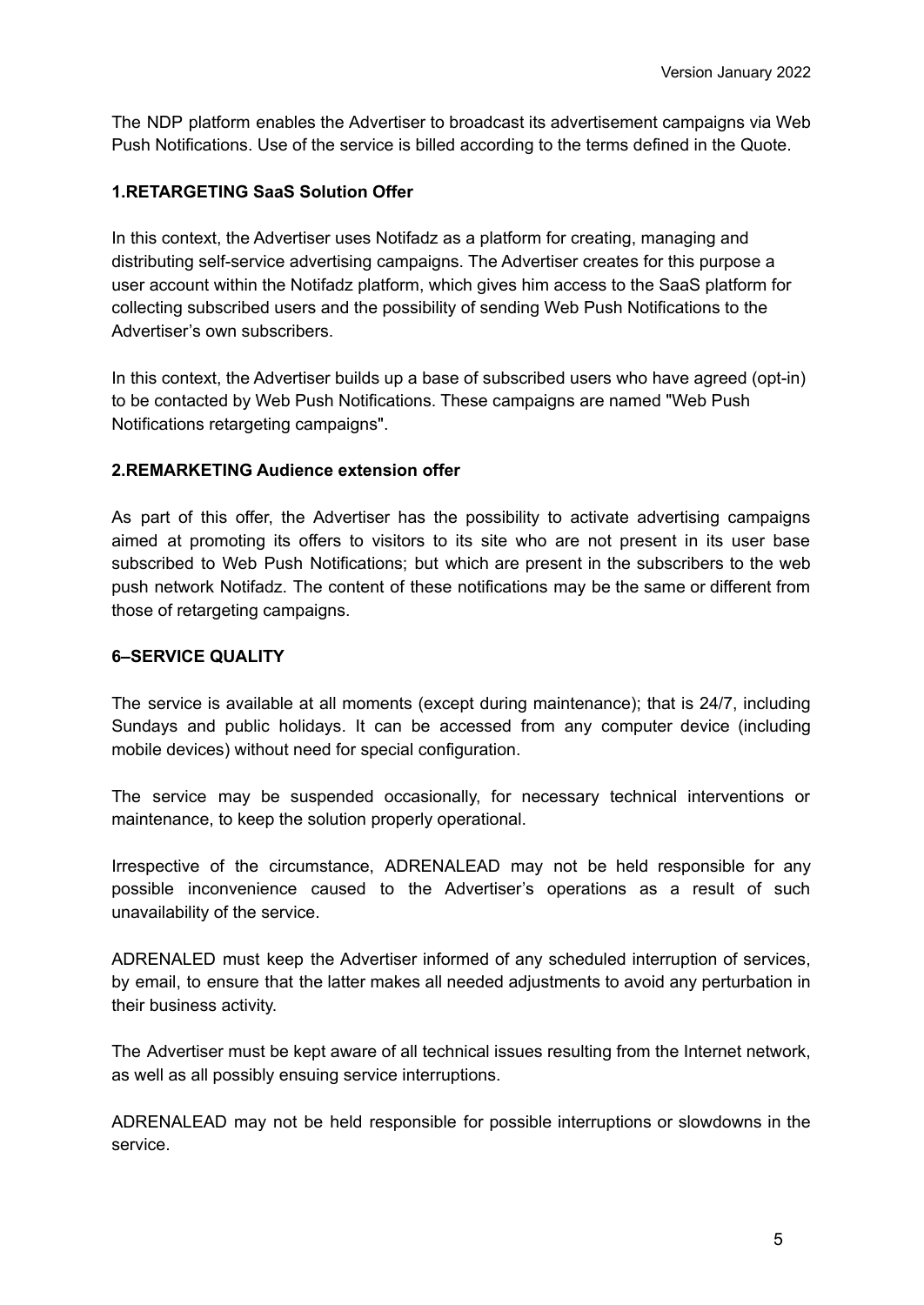ADRENALEAD further undertakes to implement effective controls to ascertain reasonable measures that the Service may be used as set out in the T&C.

# **7–OBLIGATIONS OF ADRENALEAD**

ADRENALEAD undertakes to:

-Ensure proper functioning of the "NDP" platform, to enable Advertisers use this technology solution in good condition and in accordance with the provisions of the media buying model agreed upon, as well as within the scope of the relevant Advertisement Order.

-Across the duration of the Advertisement Order, Save and Store all computer data providing for the number of Clicks and prints made by web users on behalf of the Advertiser via the Web Push Notification Advertising network.

-Secure constant online availability of statistics on the programme implementation, that is, the number of Clicks from subscribers within the Web Push Notification's advertising network and the corresponding price, in accordance with the provisions of article 16 of the General Conditions of Sale.

-Use the Advertiser's brand for all written, video, computer or audio material needed to execute the service, across the term of the advertisement Order, and within all countries concerned by the Insertion Order

#### **8–OBLIGATIONS OF THE ADVERTISER**

The Advertiser declares that they are in full capacity to subscribe to ADRENALEAD's service offer.

The Advertiser thus undertakes to:

- Provide ADRENALEAD with all information and all material needed for the performance of the services (digital files with hyperlinks, icons, notices and advertisement banners as well as all relevant codes) in order to establish a link between the Parties.
- Guarantee ADRENALEAD's freedom to choose the appropriate channels for collecting the Advertisement contents delivered.
- Carry out business in compliance with the law applicable to them, including labour law and social security law, intellectual and corporate property rights, regulations governing the digital processing of personal data and, more broadly, all laws in force.
- Clear all payments due, in accordance with the conditions set out in article 17 herein below.
- Hold ADRENALEAD free from any possible consequences ensuing from partial or total inaccuracy of information and material communicated for the provision of the required services, and keep ADRENALEAD safe from any claim that a third party may avail themselves of, under the signature or execution of the Advertisement Order.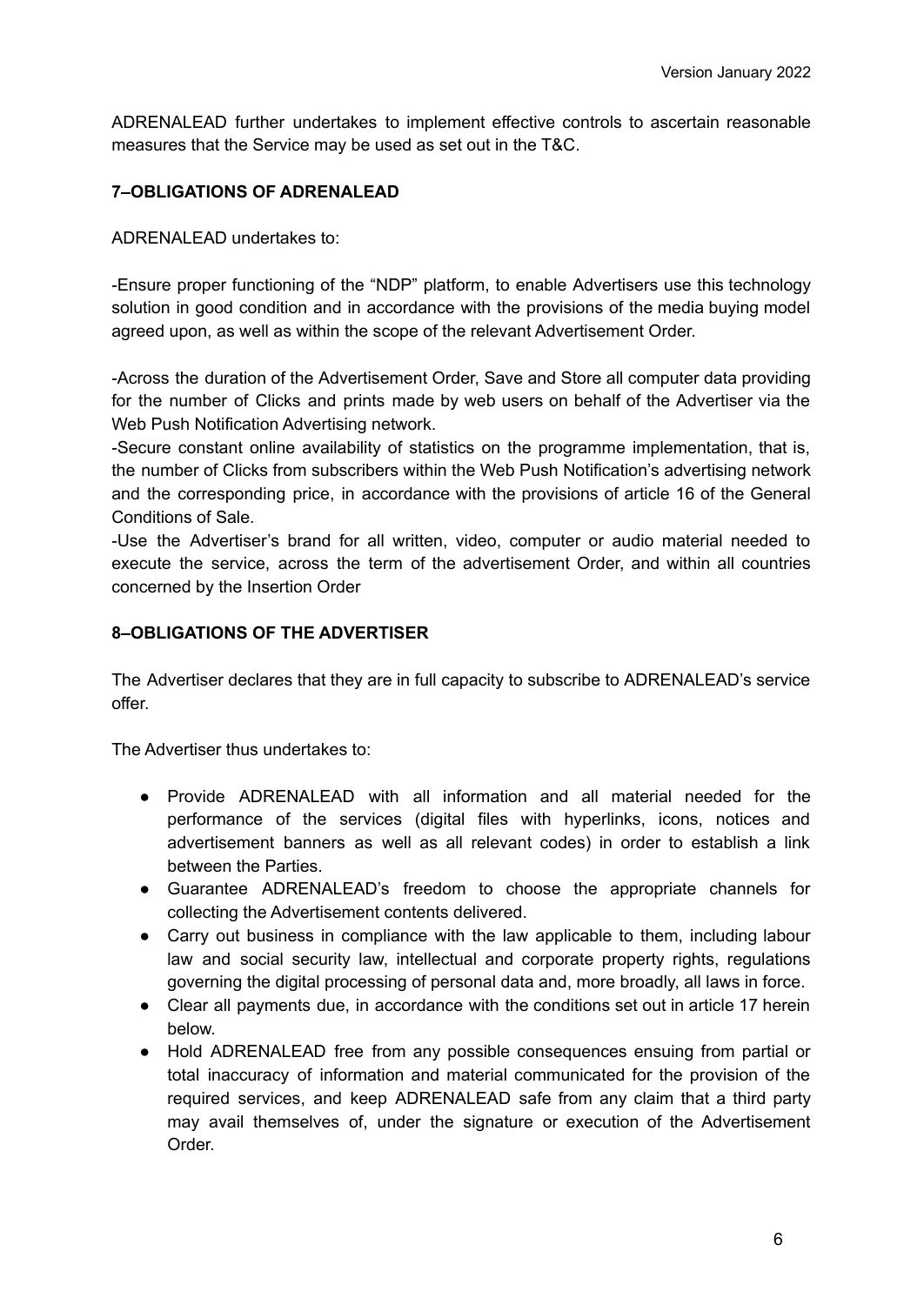- Provide all needed material, information and contents that do not violate any third party's privacy or intellectual property rights,
- Comply with all national and international laws on the collection, processing and storage of data, as well as the exploitation of all data disclosed through clicks, under this Contract. Also, take all actions required by the applicable laws and conform to all legal provisions associated with their business activity, without any possibility of a claim against ADRENALEAD, whom the Advertiser undertakes to keep free from any third party claims in this regard.

# **9–SERVICE PROVISION DEADLINE**

ADRENALEAD undertakes to provide the ordered services with due diligence and care, and to suggest most suitable deadlines to the Advertiser.

However, these deadlines are for information purposes only. As such, possible delays in the execution of the services may not result in a deduction or a cancellation of the ongoing orders, nor any compensation for damage. That notwithstanding, if ADRENALEAD has not remedied to a default, for any reason other than force majeure, two months after a formal notice was sent to them on the date indicated as deadline to execute the service, the Service may then be terminated at the request of either Party. In all considerations and cases, the Advertiser may claim on-time performance of the Service only if they have duly fulfilled all their obligations towards ADRENALEAD.

### **10– DELIVERY AND COUNTING**

The "NDP" platform keeps a count of the number of displays, clicks and leads generated by the broadcasting of Web Push Notifications (WPN) on behalf of the Advertiser.

10.1 Billing methods for the use of the NDP platform are defined in §17 of this agreement.

10.2 Recording of advertisement history

The platform will record all advertisement prints, clicks and leads made by a web user via Web Push Notification.

10.3 Invoicing conditions

Amounts indicated in the Advertisement Order (IO) are expressed excluding VAT and, eventually, excluding all taxes possibly due at the time of the advertisement campaign.

Amounts indicated are inclusive of discounts and deductions which ADRENALEAD may have to make. The rates are expressed on a net basis, in accordance with the rates communicated to the Advertiser. Consequently, all fee, taxes, duties or other services payable in application of the French law or regulations or those of any other country shall be borne by the Advertiser.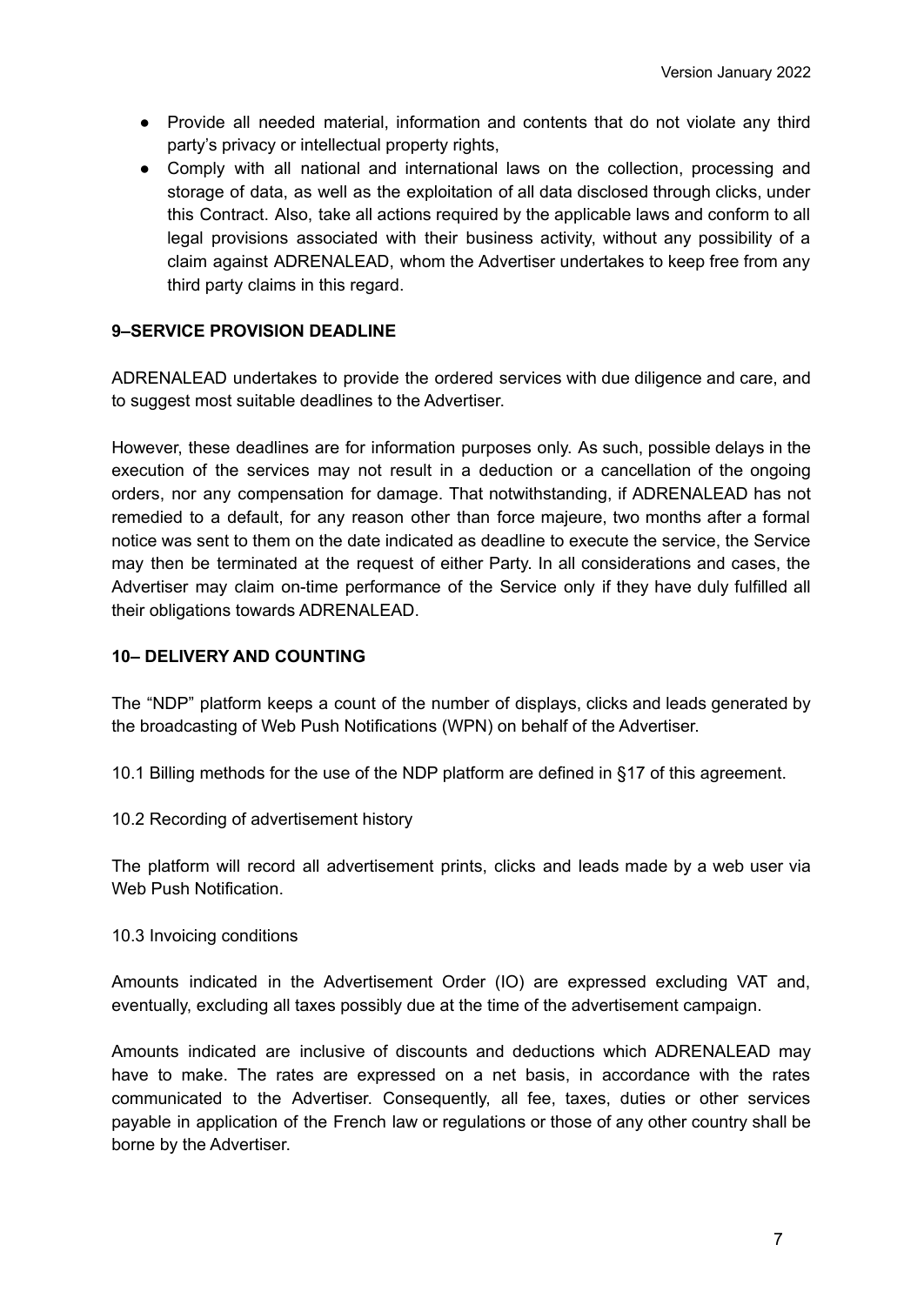10.4 Provision of statistical and financial information

ADRENALEAD undertakes to provide the Advertiser with all financial and technical information, upon the Advertiser's request (Web Push subscribers, adverts sent and clicks, Web Push campaigns), to enable them monitor the operation's statistics.

These information transmitted to the Advertiser should be exclusively aimed at verifying the consistency of statistical data provided by ADRENALEAD. The Advertiser will support all expenses relating to controls made in application of the article hereof.

In the event of a dispute on the part of the Advertiser, the latter may initiate, at its expense, an expert audit aimed at checking the data provided by ADRENALEAD and the conditions of execution of this contract.

## **11–PERSONAL DATA PROTECTION**

ADRENALEAD undertakes to: provide their service in full respect of the principles and recommendations of French and European laws on the protection of personal data, in accordance with regulation (EU) 2016/679 of the European Parliament and that of the Council of 25 May 2018 on the protection of natural persons with regard to the processing of personal data and the free communication of such data,(GDPR). ADRENALEAD appointed a delegate for personal data protection at the CNIL, to monitor the conformity of their business operations.

Considering the purpose of the Contract hereof, both parties, ADRENALEAD and the Advertiser, will be responsible for their respective data processing methods implemented under the Notifadz programme, being understood that the Parties' mutual contribution to the global Web Push Notification (WPN) based management and broadcasting of advertisement campaigns may be construed as a joint responsibility, with respect to each party's involvement in the Service, a service for which both Parties have consciously entered into a contract, in full consideration of the provisions of the GDPR and its restrictions, as stipulated in Article 26 of this regulation, in the perspective of joint responsibility.

If the contract relationship between the Parties resulted in subcontracting, the Parties undertake to comply, without reserve, with the provisions governing such subcontracting set out in Article 28 of the GDPR;

The Policy on personal data protection can be accessed online, on www.adrenalead.com and www.notifadz.com. These provide clear information on ADRENALEAD's commitments with regard to data protection.

As part of the provision of Web Push Notification Services, in their capacity as Data Controller, ADRENALEAD undertakes to comply with laws applicable to the use of cookies and website trackers. The General Conditions of Sale signed by the Advertiser to use the NDP platform Web Push Notification marketing service binds them to comply with the regulation on Personal Data protection when communicating such personal data to ADRENALEAD, in compliance with the provisions of the law in force and after authorisation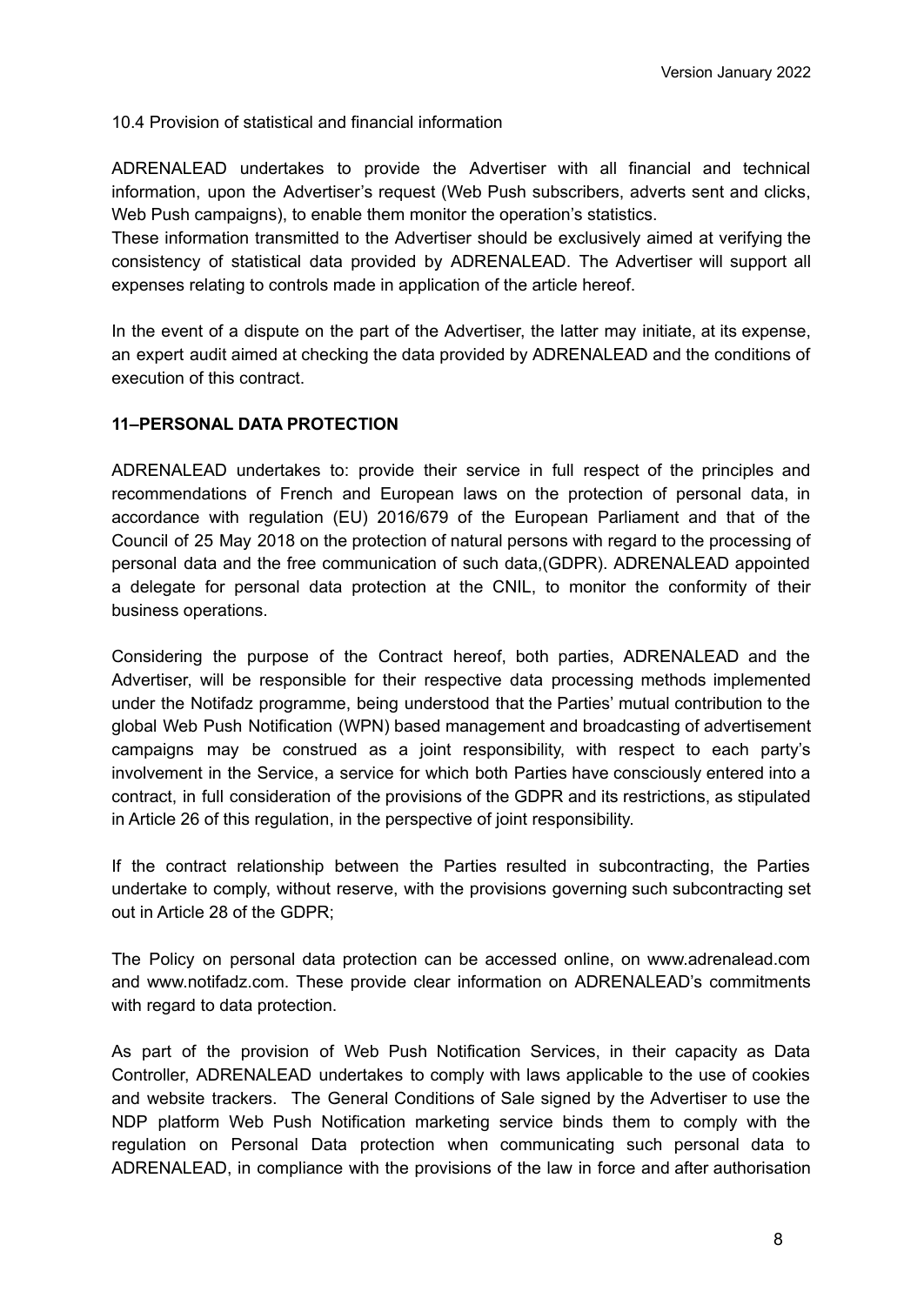from the concerned users. As such, the Advertiser undertakes, amongst other, to set a cookie and tracker management solution complying with the recommendations of the CNIL. These will enable obtain web users' individual consent to the processing of their personal data for marketing purpose, by partner third parties, in accordance with the CMP (Consent Management Platform) device of the marketing industry, with the aim of taking into account web users' rights and ensure accurate and transparent information on the purpose of data collection, processing and their recipients, as well as to ensure users' effective capacity to exercise their right of withdrawing their consent for the processing of their personal data.

## **12–LIMITATION OF RESPONSIBILITY**

Mindful of the type of service provided, ADRENALEAD's obligation is an obligation of means. The latter thus endeavours to make their best possible efforts to provide the Advertiser with the number of Media Buying Units agreed upon, in accordance with the special conditions stipulated in the Advertisement Order. However, this does not constitute a guarantee that the company will be able to provide the ordered volumes. ADRENALEAD undertakes to provide their service as properly as possible, in accordance with state of art standards, in compliance with the terms and conditions of the contract, as well as in full respect of legal and regulatory provisions.

The Advertiser must keep in mind that ADRENALEAD is not responsible for the proper functioning or availability of the Internet network. They are also not responsible for the availability of websites that may be involved in the provision of the service. Hence, ADRENALEAD shall not be held responsible for any defaults in the Internet network, search engines or websites which they may use for the purposes of their Services.

Within agreed deadlines, the Advertiser undertakes to provide ADRENALEAD with all information and documents needed for the proper completion of the services and the suitable understanding of any problems ensuing.

ADRENALEAD's responsibility may not be engaged for: errors resulting from inaccurate or false information provided by the Advertiser or any delay caused by the Advertiser which made it impossible to comply with agreed deadlines or deadlines prescribed by the law.

If proven, ADRENALEAD's responsibility shall be limited to the payment of a sum (excluding VAT) set at most at half the total sum (excluding VAT) effectively paid by the Advertiser for the service provided by ADRENALEAD and payable on the date stipulated in a claim sent by registered letter with acknowledgement of receipt.

All claims from the Advertiser relating to the exercise of the Service must be addressed, in writing, within eight (8) days after the performance of the Service.

ADRENALEAD shall not be held responsible for any indirect damage ensuing from the performance of the Service ordered by the Advertiser.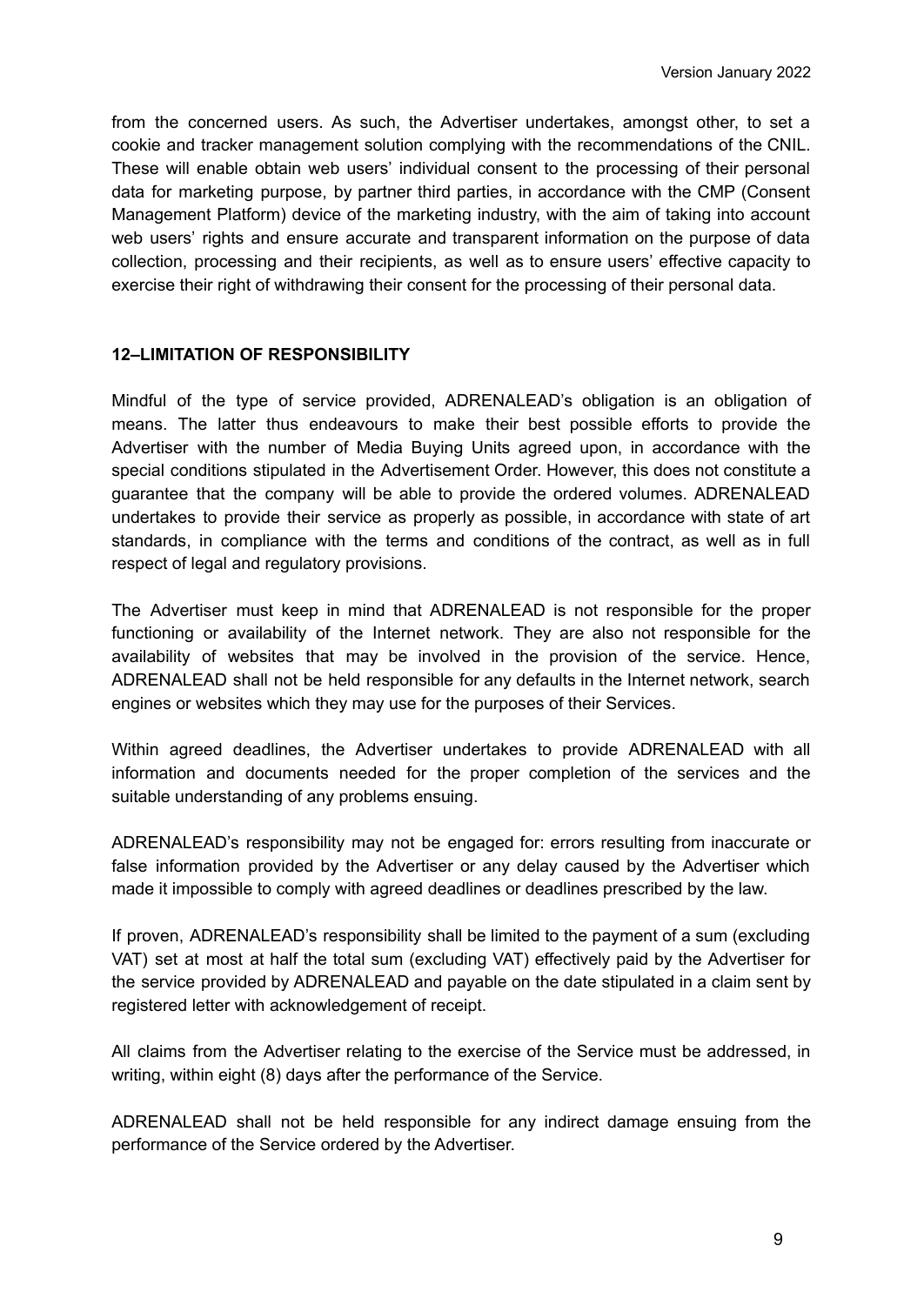Especially, but without limitation, ADRENALEAD shall not be held responsible for any loss of profits or loss of data suffered by the Advertiser, nor any damage suffered or any fee incurred by a third party as a result of performing the Service.

In any event of a technical default impacting the operation of the "NDP" platform caused by events beyond the power of ADRENALEAD, such as, a breakdown of telecommunication services or an interruption in the services of their computer service providers, for any motives, ADRENALEAD undertakes to inform the Advertiser of the occurrence of such breakdown or interruption without delay. The occurrence of the events indicated in the previous paragraph shall not affect the continuation of the contract and may not result in any claim from the Advertiser, such events being considered as cases of force majeure.

In case the Advertiser failed to fulfil their obligations (data provision, access to information etc.) for the proper execution of the contract by ADRENALEAD, or refused to pay invoices in accordance with the conditions set out in the article providing for the conditions of payment, ADRENALEAD may suspend the fulfilment of their contract obligations, without such suspension being construed as termination of the contract.

ADRENALEAD shall be free to resume the fulfilment of their contract obligations, with or without prejudice to possible modifications of prices and deadlines, once the Advertiser's contract obligations have been fully completed.

In addition, Should the default remain, for a period of 60 days after a formal notice was sent to report the failure to perform the obligations referred to in the previous paragraph, ADRENALEAD may consider the contract terminated by the Advertiser.

ADRENALEAD may, in no event, have their responsibility engaged for using material, information and content provided to them or sent by the Advertiser, or for executing any other decisions or instructions received by the latter, as part of the Service. The Advertiser alone shall be responsible for ensuring that the names, company names, brands, domains and all other material possibly subject to intellectual property rights can be used freely and legally. In consequence, the Advertiser therefore undertakes to keep and hold ADRENALEAD free from all claims or legal actions from third parties as a result of the use of such material.

# **13–EXCLUSIVITY AND CONFIDENTIALITY**

Across the validity term of these General Conditions of Sale, the Advertiser undertakes not to have the Services performed directly or indirectly by any company other than ADRENALEAD.

Either Party undertakes to keep confidential all information disclosed to them by the other Party. This includes: not disclosing the other Party's confidential information to a third party other than employees or agents who must know such confidential information of the other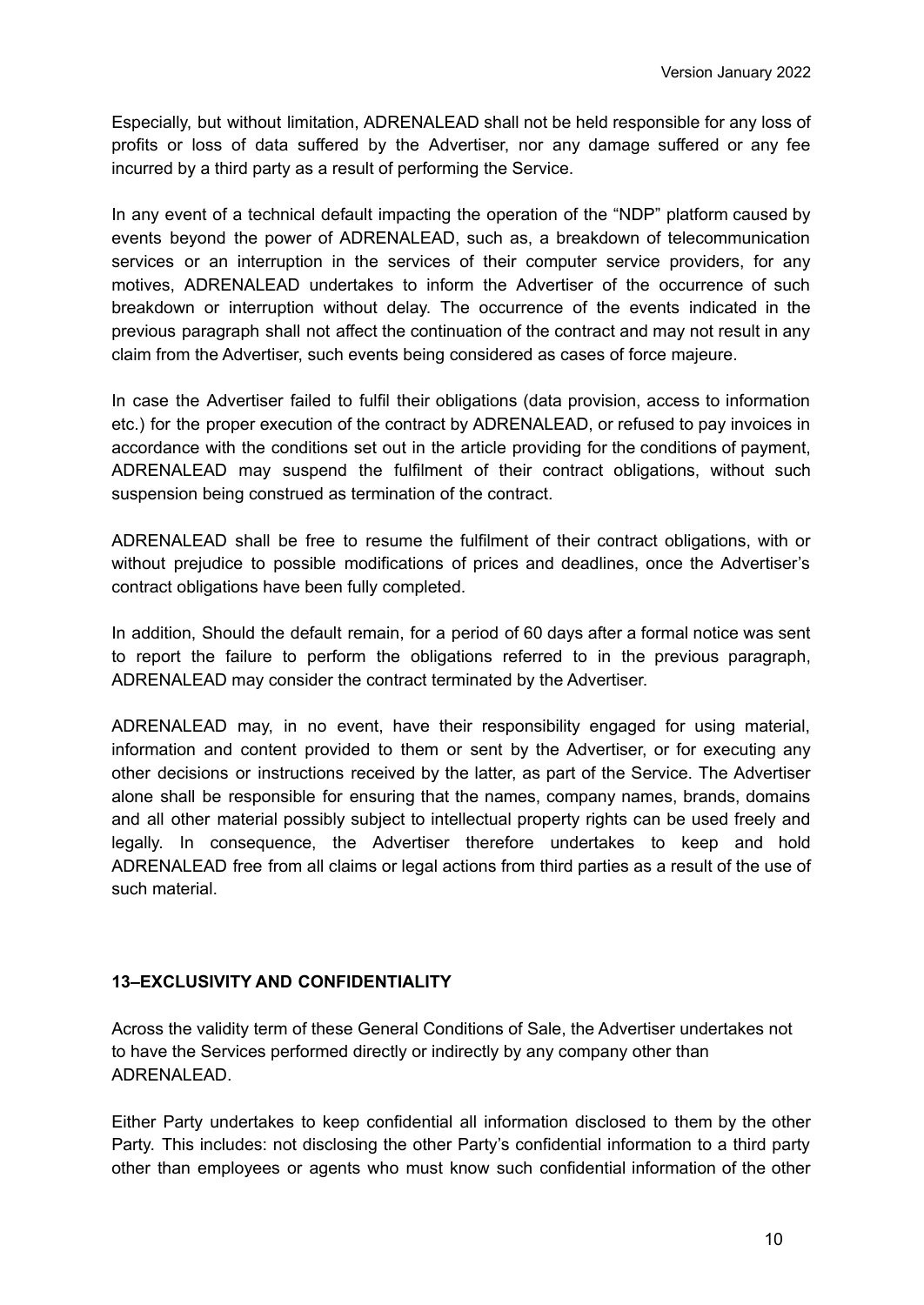Party for the exclusive purpose of exercising their rights and fulfilling their obligations set out in this General Conditions of Sale.

Notwithstanding the provisions of the previous paragraph, neither Party shall be subject to any obligation whatsoever with regard to information made public, regardless of a fault by the Party receiving such information, if: the information had been processed out-of-contract scope by the Party receiving them, if the information were known to the receiving Party before it is disclosed to them by a third party, if the information were legitimately received from a third party not subject to an obligation of confidentiality protecting the interests of the Party concerned, if the information were disclosed under a legal obligation or by order of a court in which case they must be disclosed only to the extent required and after notifying the Party that provided them with the information in writing .

The obligations of the Parties in respect of confidential information will remain effective throughout the term of this General Conditions of Sale, and as long as, after termination of the contract, such information are to remain confidential for the interests of the disclosing Party, and, in any event, for a period of five (5) years after termination of the contract.

Upon termination of the contract relationship, each Party shall return all copies of documents and material containing confidential information of the other Party, irrespective of the cause of such termination.

The Parties also undertake to ensure that their personnel, and any agent or third party that could intervene in the execution of these General Conditions of Sale comply with its provisions.

# **14–MUTUAL INDEPENDENCE**

The Parties expressly declare that they are and will remain independent businesses and professional partners across the term of this contract, each Party endorsing the risks relating to the operations of their respective businesses. Under no circumstances shall this Contract confer the status of a joint venture, partner, representative, agent, servant, employee or director to one Party. Each of the Parties shall maintain management control over their employees and be responsible for any third party they hire for the performance of services.

#### **15–COMMUNICATION**

Unless expressly notified otherwise to ADRENALEAD, the Advertiser consents that the former uses their name, brands, website addresses, URLs and logos in presentations, marketing materials, client lists, financial reports and SEO.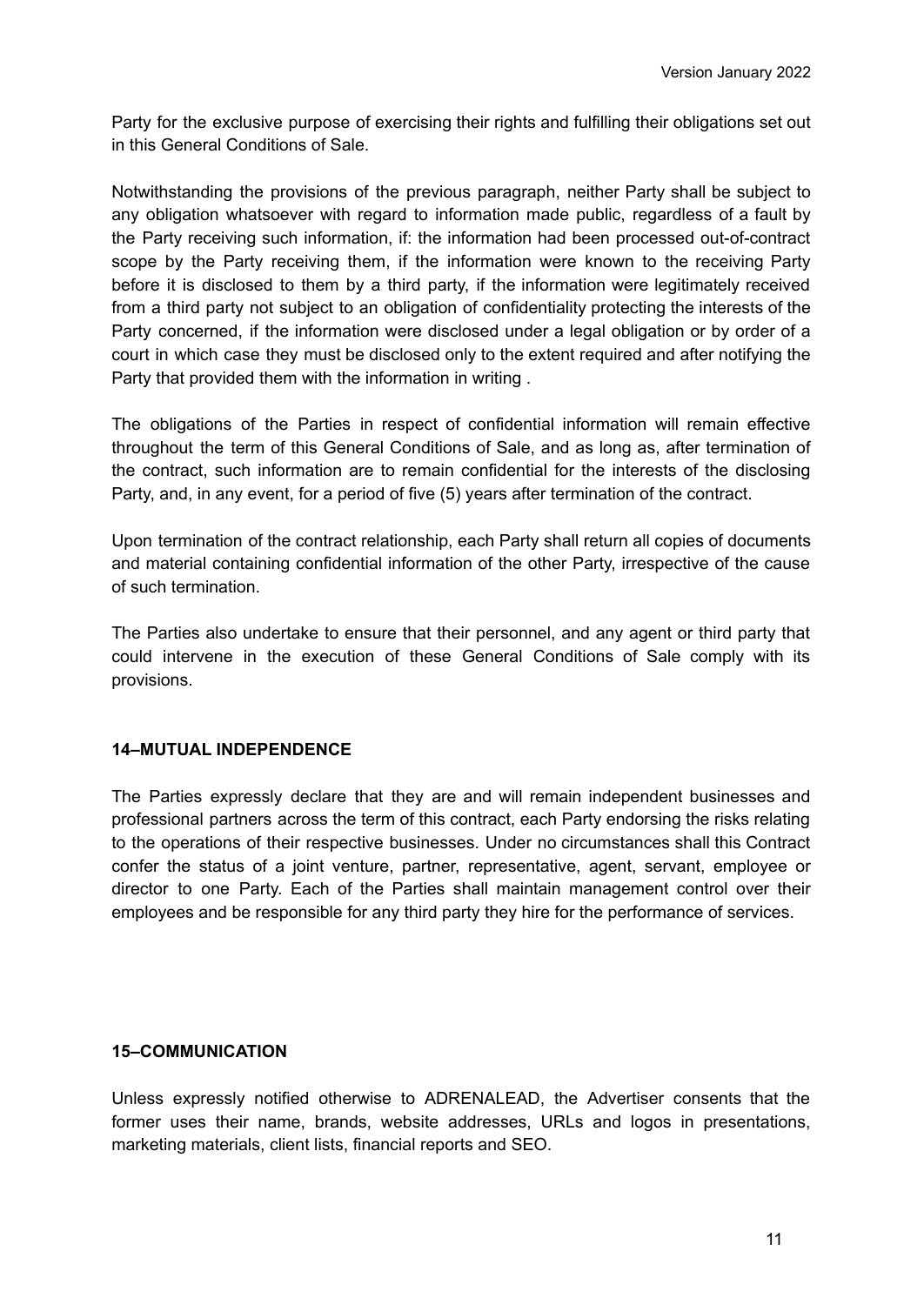In the same vein, the Advertiser may use the brands, trademarks, service marks, domain names and other distinctive signs of ADRENALEAD, provided that such use comply with the General Conditions hereof.

The Advertiser grants ADRENALEAD a limited and non-exclusive right to use and reproduce the names, logos, denominations, brands and domain names used by the Advertiser to carry out their own business operations, including its address or any other distinctive sign, for purposes of marketing ADRENALEAD's services on all communication media, especially communication on the profit to the press, across the duration of this contract and beyond. In case ADRENALEAD so requires, the Advertiser will cooperate in a reasonable manner with the former, by providing comments on ADRENALEAD and/or their services, so that ADRENALEAD may use this for marketing and/or advertising purposes, or for any other promotional use.

For ADRENALEAD to fulfil their obligations under these General Conditions of Sale, across the duration of the advertisement order and within all countries concerned by the said order, the Advertiser grants ADRENALEAD the authorisation to reproduce the Advertiser's registered trademark on all written, visual, computer or audio media needed for the performance of their operations.

This trademark may not be used for any other purpose without the express authorisation of its owner. More generally, ADRENALEAD undertakes to refrain from any actions likely to impact the brand directly or indirectly. ADRENALEAD further undertakes not to use this brand for any purpose whatsoever after expiry of the advertisement order.

#### **16–AGREEMENT ON PROOF**

In the event of a dispute between the Parties on any aspect relating to the execution of the General Conditions of Sale, the Parties expressly agree that all data, information and statistical data provided through ADRENALEAD's technical means shall prevail over any other proof, except in case of noticeable mistake. These items shall constitute evidence, which may be produced in all proceedings. They shall be admissible, valid and enforceable between the Parties with the same probative force and according to the same methods as any document which would be drawn up, received and/or kept in writing.

In the event of a contestation of evidence by the Advertiser, ADRENALEAD may, if necessary, authorise the contestant to carry out an audit on the evidence at the Advertiser's expense.

Across the duration of the advertisement order, ADRENALEAD undertakes to save and store all computer data tracking the number of Clicks and prints made by web users on behalf of the Advertiser via the Web Push Notification Advertising network.

#### **17–INVOICING & TERMS OF PAYMENT (BILLING)**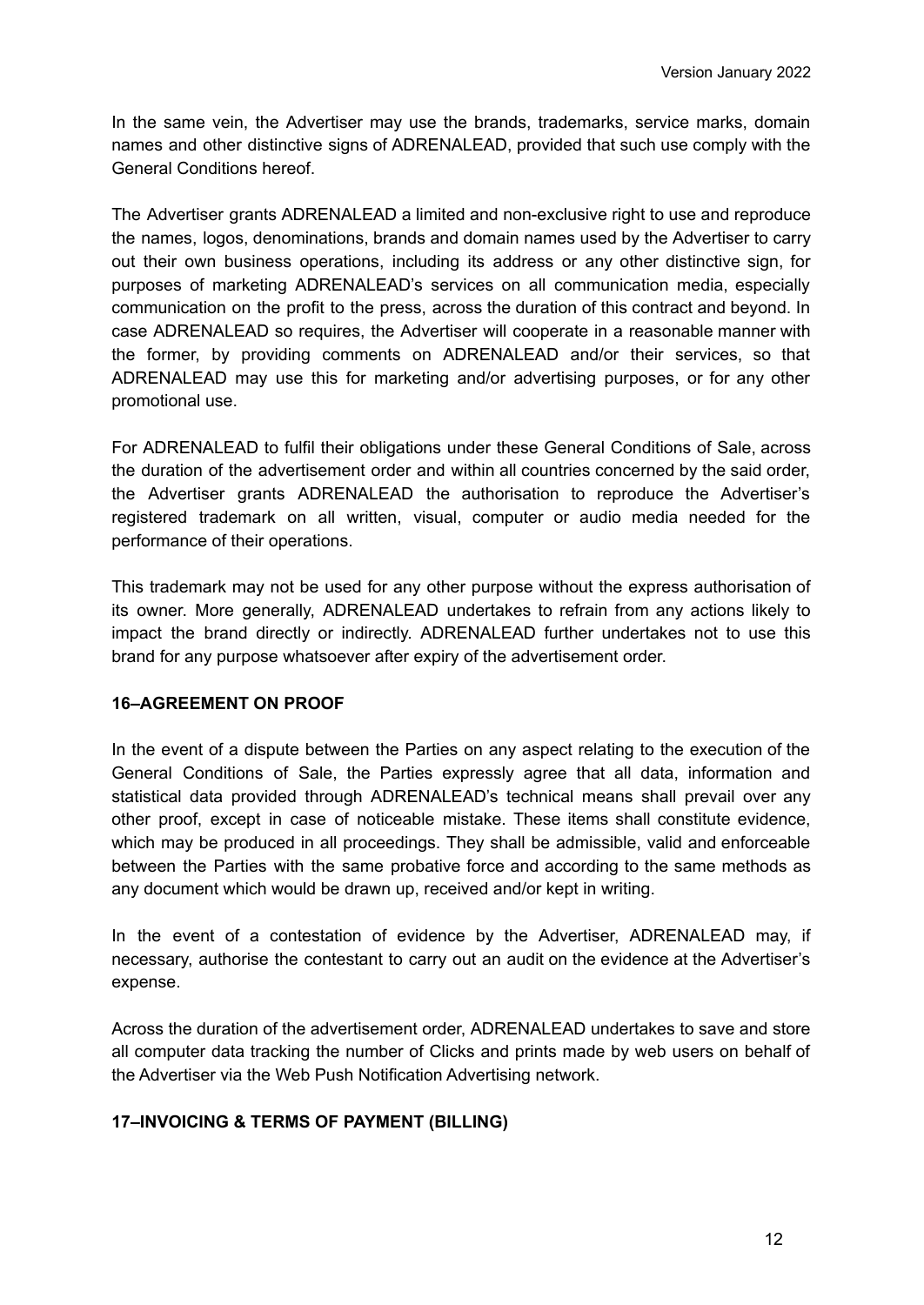To calculate billable amounts, only statistics generated by the Notifadz platform shall be valid, regardless of the channel through which the advertisement campaigns are broadcasted, unless a fixed fee is agreed.

Invoices are sent on a monthly, quarterly or annual basis, including net services, as agreed in the Service Agreement. The Advertiser declares that they have been informed and agree that, throughout the relationship between the Parties, ADRENALEAD is the only receiver for all sums due under the Advertiser's affiliation program(s) registered on the "NDP" platform.

As a result, the Advertiser refrains from making any direct payment to any party other than ADRENALEAD. In any event, if such payment is made in violation of this prohibition, the Advertiser shall be held to clear this same payment to ADRENALEAD.

Payments must be made, in Euro, except stated otherwise in special provisions, before the deadlines indicated upon the delivery of invoices.

Payments shall be made by money order, cheque or bank transfer.

At the order confirmation stage, the Advertiser may be required to make a deposit on the total amount of the order.

Unless otherwise provided for in the special conditions of the Service, Invoices shall be payable within 30 days from the date of issue of the invoice. No discount shall be granted for early payment.

A fixed recovery penalty of €40 shall apply in any event of failure to pay the invoice on the due date. Late payment interests are set at ten times the legal interest rate.

ADRENALEAD reserves the right to request guarantees or cash settlement before the execution of orders, at any time, in the event of any doubts of deterioration of the Advertiser's financial status or in the event of uncertainty about the Advertiser's solvency.

In the event of proven late payment or in case of cessation of activity, transfer of funds, dissolution, receivership, insolvency or any other event that may result in the non-payment of the service, all sums due, even in the long term, shall automatically become immediately payable, without need for any formal notice, evidence or other prior formality, regardless of the method of payment indicated and without prejudice to ADRENALEAD's rights and remedies.

In any such event, ADRENALEAD also reserves the right to suspend all current orders, without prejudice to any other legal action.

Similarly, non-payment on the due date shall automatically induce the payment of interest calculated on the basis of the bank's overdraft rate in force, increased by 3%, without prior formalities.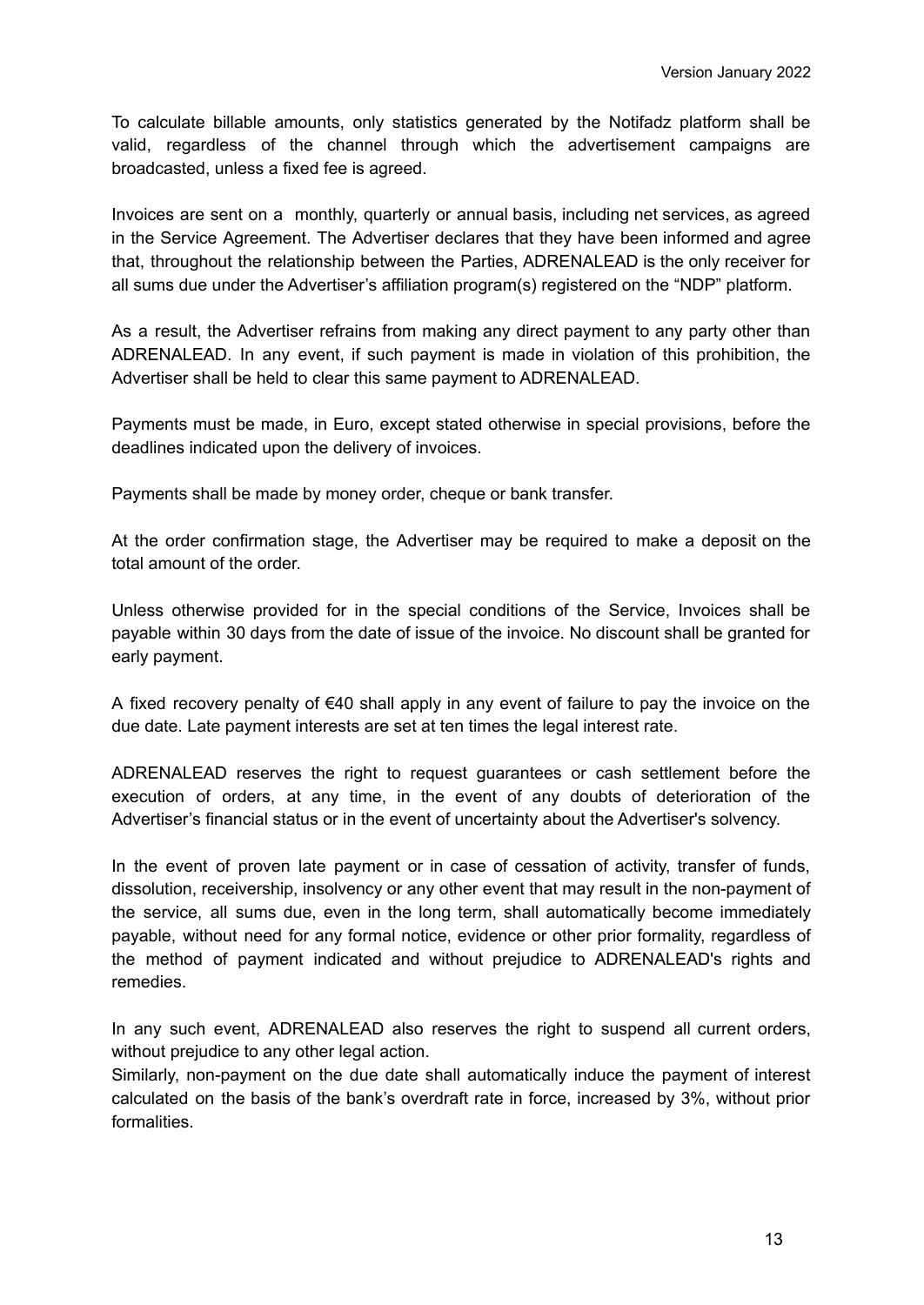In case of instalment payment, failure to clear payment for one instalment shall automatically result in the immediate payability of the total amount owed and increased to the above indicated interest rate.

Any non-performance of their obligations by the Advertiser endows ADRENALEAD with the right to stop their own services. Any recovery by litigation automatically entails, at the expense of the Advertiser, an indemnity set at 20% of the amount (including VAT) of unpaid invoices on their due date.

This increase is set as a general clause, in accordance with the articles of the new Code of Criminal Procedure.

## **19–DURATION OF SERVICES, TERMINATION**

These ADVERTISERS' GENERAL TERMS AND CONDITIONS shall come into force on the date they are accepted by the Advertiser or their representative, and shall be valid for a period of twelve (12) months, renewable tacitly for the same duration. The ADVERTISERS' GENERAL TERMS AND CONDITIONS may be terminated with a notice of termination sent by one of the parties to the other, by registered letter with acknowledgement of receipt sent one (1) month before the expiry of the current term. Termination of the contract shall entail closure of the Account.

In the event that the Advertiser benefits from a trial period, the contract will be terminated automatically at the end of the software trial period, unless a continuing paid contract is signed by the customer.

The duration of the services is defined in the Special Conditions and, in any case, runs only as from the receipt of the Insertion Order as dated and signed by the Advertiser.

In case the services covered by this contract are not completed at the end of the period indicated, the Contract will be extended for the period needed to provide the remaining Advertisement Purchase Units.

Each of the parties may immediately terminate the contract in the event of cessation of activity of one of the parties, cessation of payment, receivership, judicial liquidation or any other situation with the same effects, after a formal notice sent to the receiver (or liquidator) remained without response, for a month, in accordance with the legal provisions in force.

In the event of expiration or contract termination, the contract relationship shall automatically cease on the same date. ADRENALEAD will be released from its obligations relating to the subject matter of this contract.

In the event that the Advertiser terminated the contract, the latter shall be held to pay all unpaid sums due for services performed as of the effective date of the termination.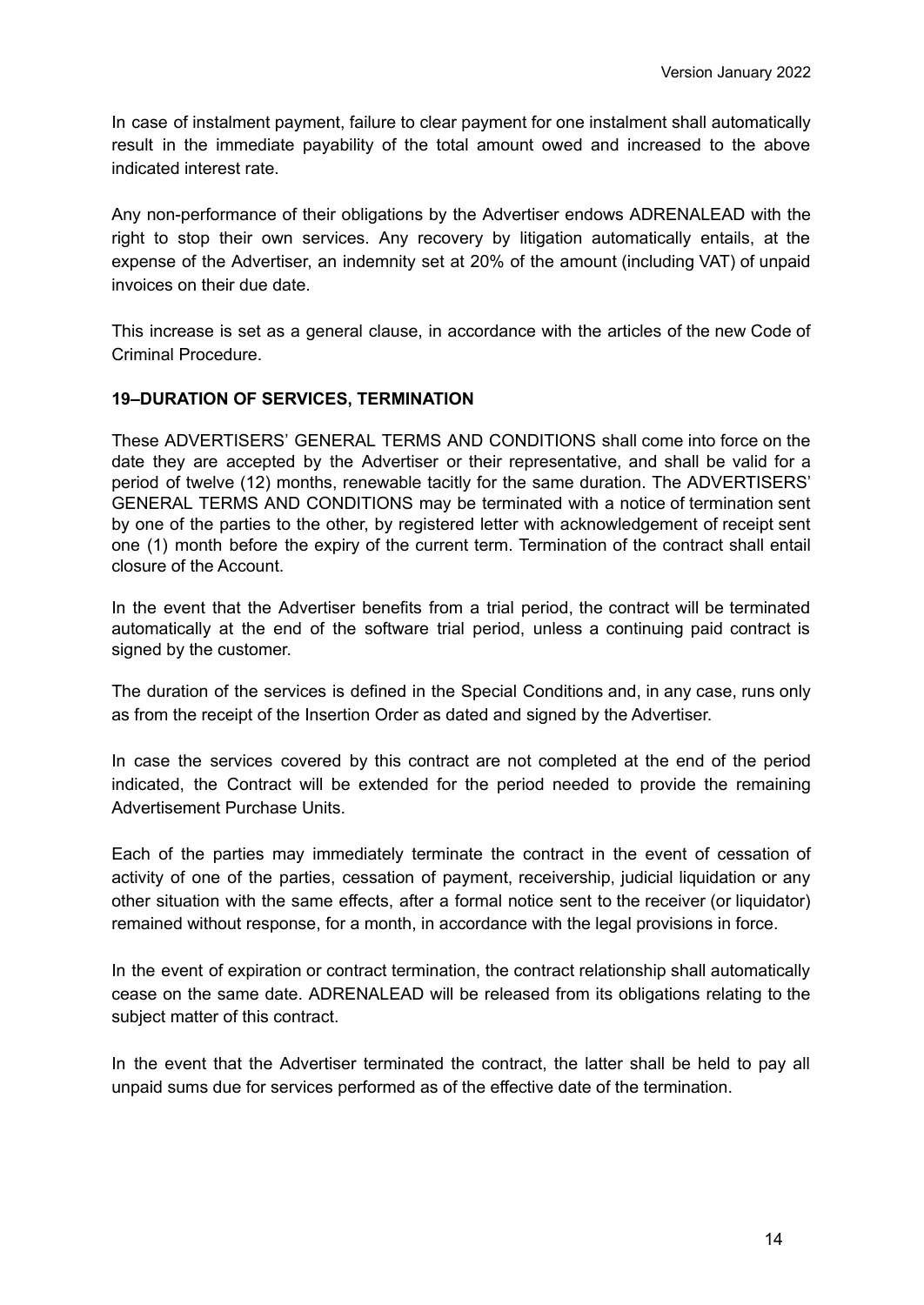Without prejudice to the other provisions set out herein, ADRENALEAD reserves the right to terminate the Advertiser's registration. Such termination shall result in the same effects as if the contract were terminated by the Advertiser.

The Advertiser shall be informed of the termination of the contract or closing of their account by email.

Should the Advertiser breach the contract repeatedly, their account shall be closed by ADRENALEAD without prejudice to all claims that may be formulated in compensation for the damage suffered as a result of such breaches.

In any event of a closure of account, irrespective of the cause, no reimbursements may be made to the Advertiser.

In the event that the advertiser has benefited from the service as described in article 5.2, the Parties agree that the database of Web Push Notification subscribers shall still be usable by ADRENALEAD, under the conditions provided for in this article.

# **20–FORCE MAJEURE**

ADRENALEAD's liability may not be engaged if the non-performance or delay in the performance of one of the obligations described in these General Conditions of Sale resulted from a case of force majeure, being understood that force majeure refers to the occurrence of any unforeseeable, irresistible and external event (as laid down in Article 1148 of the Civil Code), this includes, without limitation to wars, riots, fire, strikes and accidents of all kinds occurring in ADRENALEAD's premises or in those of its suppliers or partners, as well as any event by which ADRENALEAD may not be supplied with services by their own suppliers.

#### **21 – NON-SOLICITATION OF EMPLOYEES**

The Advertiser undertakes not to hire members of ADRENALEAD's staff, nor take any preliminary steps in this direction without ADRENALEAD's prior formal written consent. This obligation shall not be valid a year after ADRENALEAD's last service.

In the event of a breach of this clause, the Advertiser shall automatically owe ADRENALEAD a sum equal to the amount of the total gross annual remuneration of the staff member hired in violation of this provision.

# **22 – INTUITU PERSONAE**

These General Conditions of Sale are entered into, intuitu personae, with the Advertiser who is the sole beneficiary of the services provided and made available to them on the basis of a personal, punctual, non-transferable and non-exclusive right of use. The Advertiser may not transfer these General Conditions of Sale to a third party, except with ADRENALEAD's prior written consent.